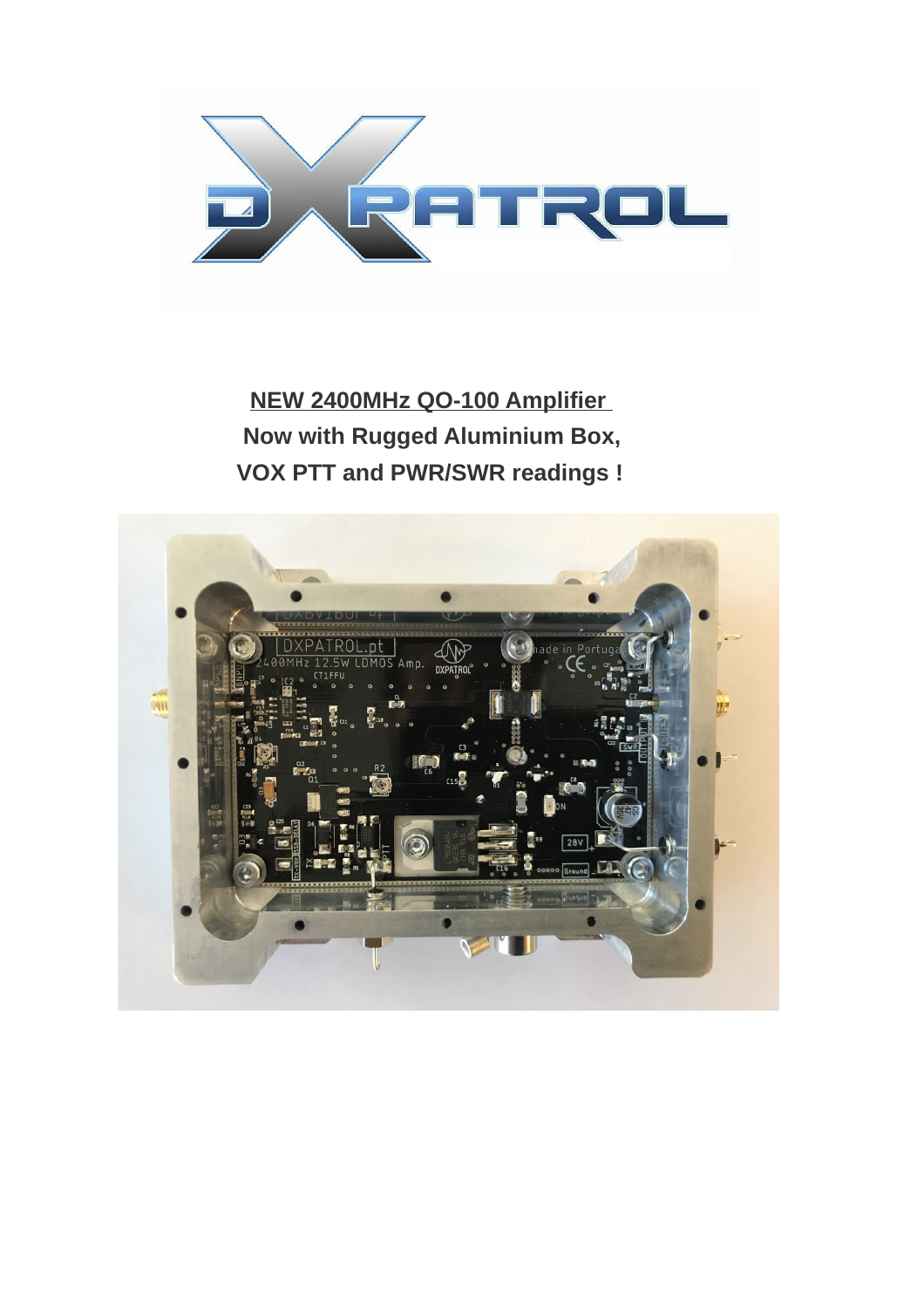## **12W 2400MHz Power Amplifier**

- **LDMos , rugged amplifier with aluminium box**
- **NXP MHT1008NT1 RF amplifier**
- **Designed for DXpatrol Upconverter as driver.**
- **Input 70mW**
- **Output 12W\* (5W if 12V supply)**
- **Voltage 28V ( 12V to 28V stepUP converter included)**
- **Bias current 600mA**
- **Max current 1,5A**
- **TX-Ground PTT**
- **Vox PTT**
- **SMA connectors**
- **Feed Trough capacitors**
- **SWR and POWER meter indication.**
- **SWR- Input 1:1.3 @ 50 Ohms**
- **Max VSWR output 5:1**
- **Operating Temperature- 40ºC to 80ºC Max Temperature- 150ºC**
- **LDMOS- MHT1008NT1**
- **Driver- RF2126**
- **PWR meter DC 0V to 4V ( full power )**
- SWR meter DC 1.5V@ SWR 1:1 /~/ 4V @ SWR **CO**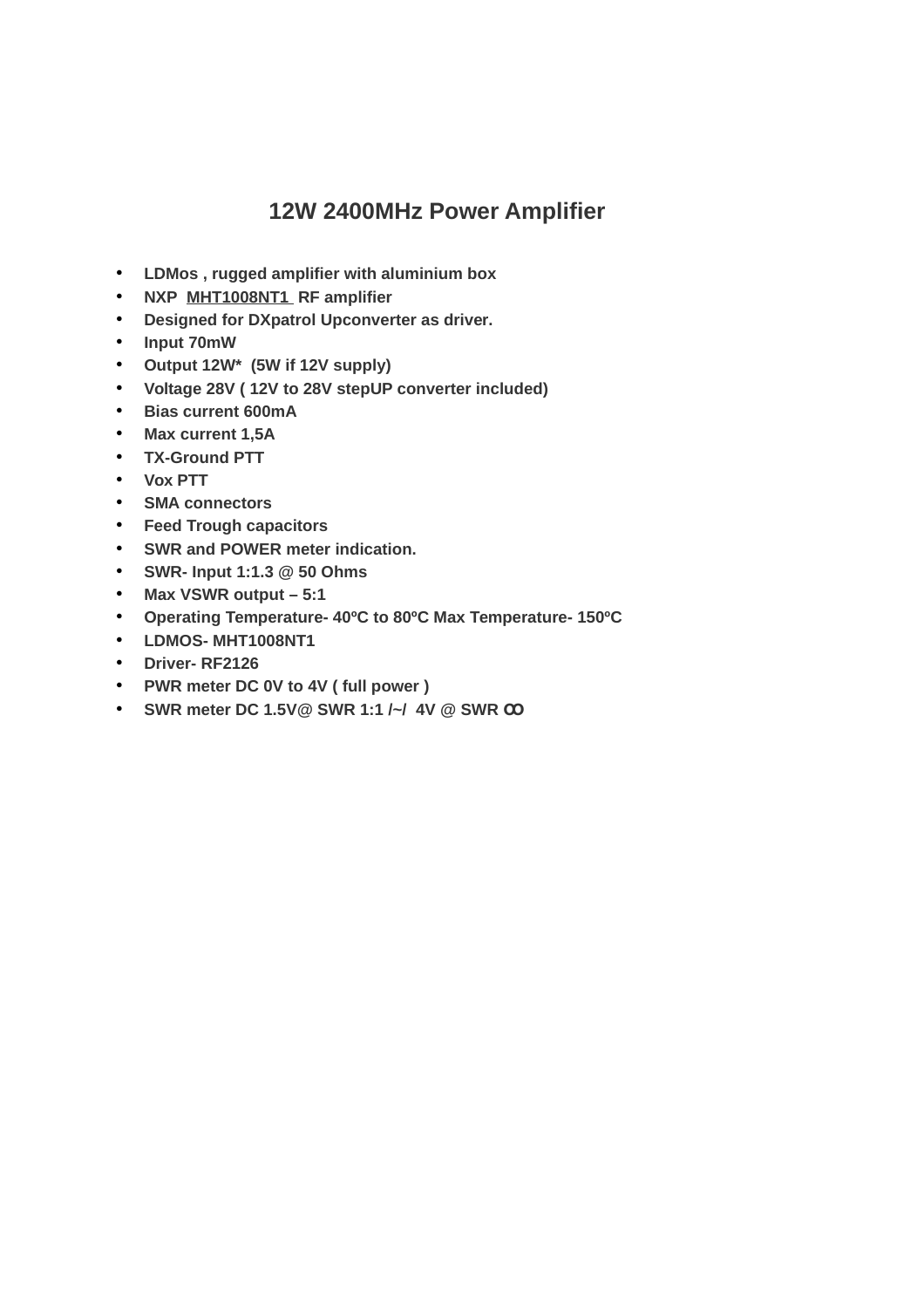